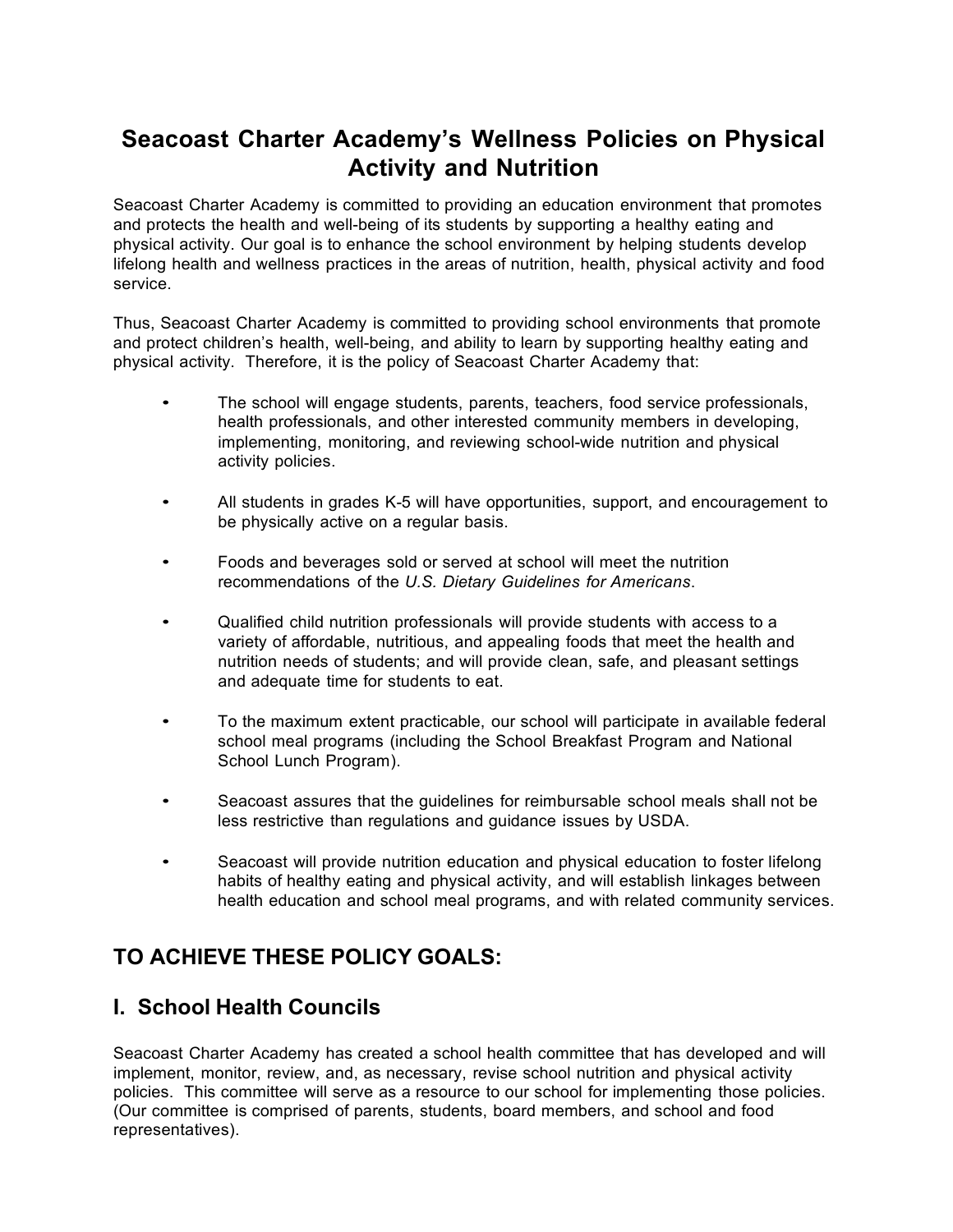# **II. Nutritional Quality of Foods and Beverages Sold and Served on Campus**

### **School Meals**

Meals served through the National School Lunch and Breakfast Programs will:

- be appealing and attractive to children;
- be served in clean and pleasant settings;
- meet, at a minimum, nutrition requirements established by local, state, and federal statutes and regulations;
- offer a variety of fruits and vegetables;
- serve only low-fat (1%) and fat-free milk and nutritionally-equivalent non-dairy alternatives (to be defined by USDA); and
- ensure that half of the served grains are whole grain.

Seacoast will engage students and parents, through taste-tests of new entrees and surveys, in selecting foods sold through the school meal programs in order to identify new, healthful, and appealing food choices. In addition, schools will share information about the nutritional content of meals with parents and students. Such information could be made available on menus, a website, on cafeteria menu boards, and school newsletter.

**Breakfast**. To ensure that all children have breakfast, either at home or at school, in order to meet their nutritional needs and enhance their ability to learn:

- Seacoast will, to the extent possible, operate the School Breakfast Program.
- Schools that serve breakfast to students will notify parents and students of the availability of the School Breakfast Program.
- Schools will encourage parents to provide a healthy breakfast for their children through newsletter articles, take-home materials, or other means.

**Free and Reduced-priced Meals**. Seacoast will make every effort to eliminate any social stigma attached to, and prevent the overt identification of, students who are eligible for free and reduced-price school meals. Toward this end, Seacoast may utilize electronic identification and payment systems; promote the availability of school meals to all students.

#### **Meal Times and Scheduling**.

Seacoast will make every effort to:

- provide students with at least 10 minutes to eat after sitting down for breakfast and 20 minutes after sitting down for lunch;
- schedule meal periods at appropriate times, *e.g.,* lunch should be scheduled between 10:45a.m. and 1 p.m.;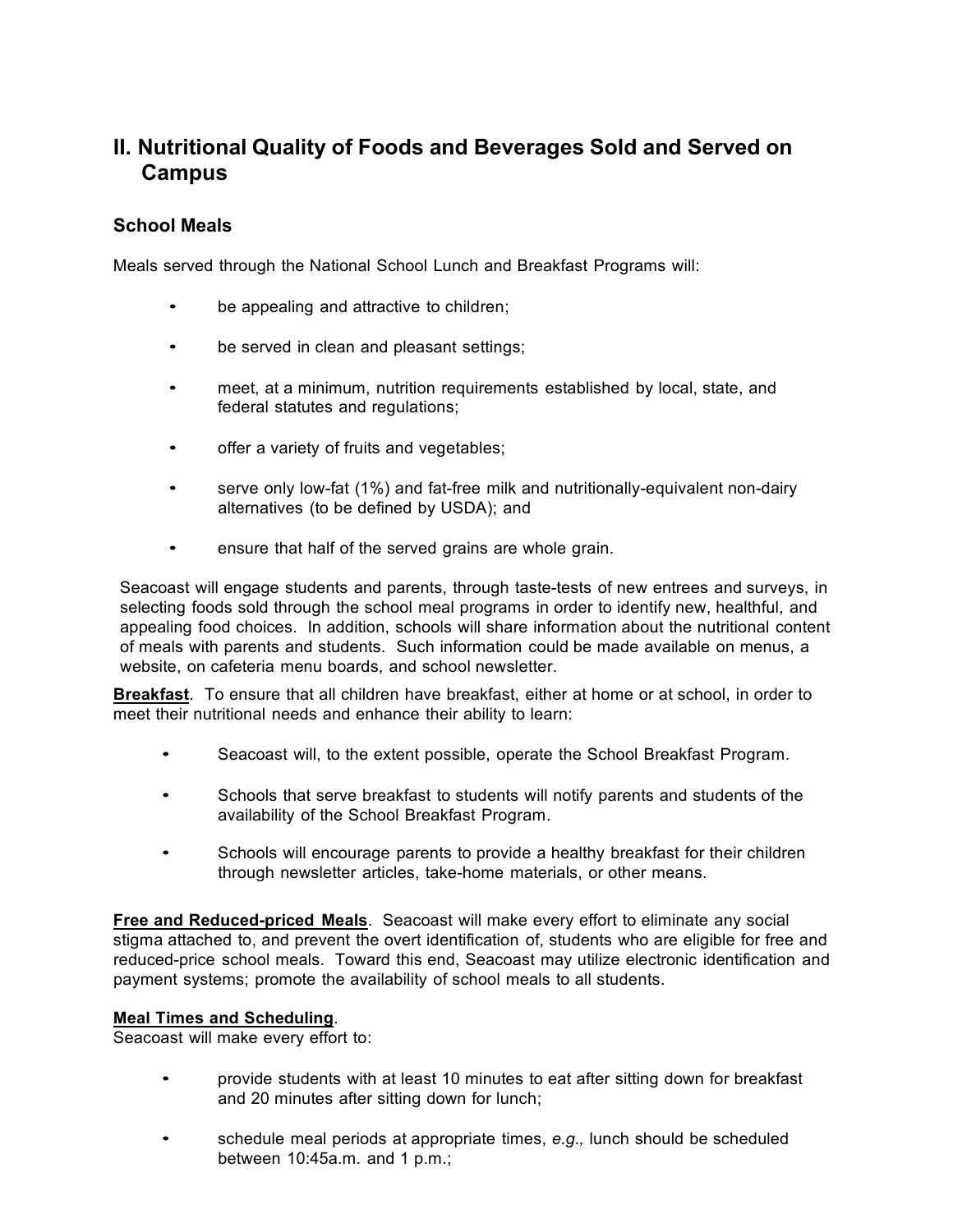- not schedule tutoring, club, or organizational meetings or activities during mealtimes, unless students may eat during such activities;
- provide students access to hand washing or hand sanitizing before they eat meals or snacks; and

**Qualifications of School Food Service Staff**. Qualified nutrition professionals will administer the school meal programs. As part of the school's responsibility to operate a food service program, we will provide continuing professional development for all nutrition professionals in school. Staff development programs will include appropriate certification and/or training programs for nutrition directors, school nutrition managers, and cafeteria workers, according to their levels of responsibility.

**Sharing of Foods and Beverages**. **Seacoast** will discourage students from sharing their foods or beverages with one another during meal or snack times, given concerns about allergies and other restrictions on some children's diets.

### **Foods and Beverages Sold Individually (***i.e.,* **foods sold outside of reimbursable school meals, such as through vending machines, cafeteria a la carte [snack] lines, fundraisers, school stores, etc.)**

**Snacks**. Snacks served during the school day or in after-school care or enrichment programs will make a positive contribution to children's diets and health, with an emphasis on serving fruits and vegetables as the primary snacks and water as the primary beverage. The School will assess if and when to offer snacks based on timing of school meals, children's nutritional needs, children's ages, and other considerations. The school will disseminate a list of healthful snack items to teachers, after-school program personnel, and parents.

**Rewards**. Schools will not use foods or beverages, especially those that do not meet the nutrition standards for foods and beverages sold individually (above), as rewards for academic performance or good behavior, and will not withhold food or beverages (including food served through school meals) as a punishment.

**School – Sponsored Events (such as field day, parent nights, performances).** Food and beverages offered or sold at school-sponsored events outside the school day will meet the nutritional standards for meals and foods and beverages sold individually.

**Celebrations**. Schools should limit celebrations that involve food during the school day to no more than one party per class per month. Each party should include no more than one food or beverage that does not meet nutrition standards for foods and beverages sold individually (above). The district will disseminate a list of healthy party ideas to parents and teachers.

## **III. Nutrition and Physical Activity Promotion and Food Marketing**

### **Nutrition Education and Promotion**. **Seacoast Charter Academy** aims to

teach, encourage, and support healthy eating by students. Seacoast will provide nutrition education and engage in nutrition promotion that:

is offered at each grade level as part of a sequential, comprehensive, standards-based program designed to provide students with the knowledge and skills necessary to promote and protect their health;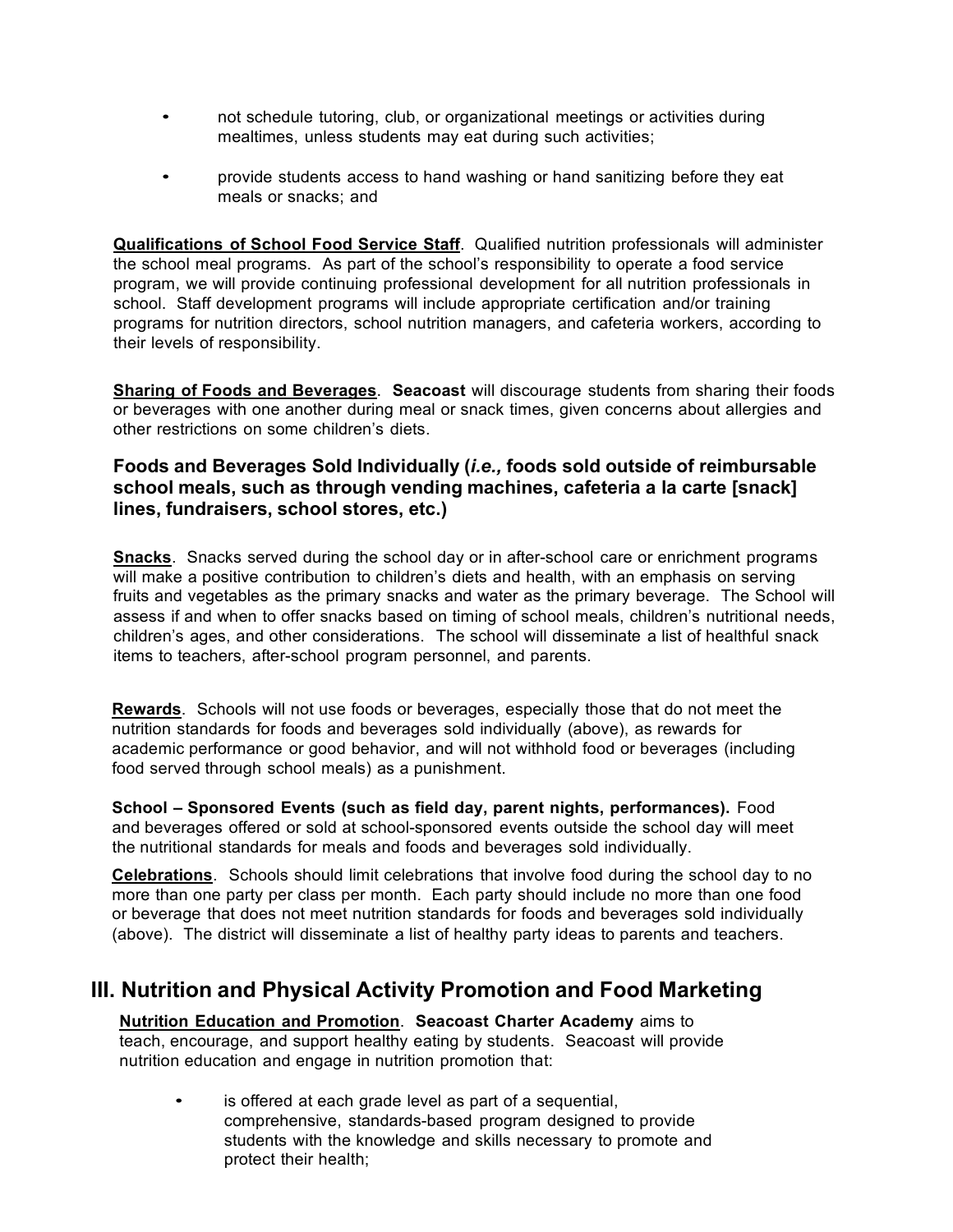- is part of not only health education classes, but also classroom instruction in subjects such as math, science, language arts, social sciences, and elective subjects;
- includes enjoyable, developmentally-appropriate, culturally-relevant, participatory activities, such as contests, promotions, taste testing, farm visits, and school gardens;
- promotes fruits, vegetables, whole grain products, low-fat and fat-free dairy products, healthy food preparation methods, and healthenhancing nutrition practices;
- emphasizes caloric balance between food intake and energy expenditure (physical activity/exercise);
- links with school meal programs, other school foods, and nutritionrelated community services;
- includes training for teachers and other staff.

**Integrating Physical Activity into the Classroom Setting**. For students to receive the nationally-recommended amount of daily physical activity and for students to fully embrace

regular physical activity as a personal behavior, students need opportunities for physical activity beyond physical education class. Toward that end:

• classroom health education will complement physical education by reinforcing the knowledge and self-management skills needed to maintain a physicallyactive lifestyle and to reduce time spent on sedentary activities, such as

watching television;

- Physical education classes will be offered twice a week and recess daily
- Extended day care will provide opportunities for organized play and physical exercise.
- Seacoast will provide additional opportunities for students to participate in our dance program or karate after school program
- opportunities for physical activity will be incorporated into other subject lessons; and
- classroom teachers will provide short physical activity breaks between lessons or classes, as appropriate.

**Communications with Parents**. Seacoast will support parents' efforts to provide a healthy diet and daily physical activity for their children. Seacoast will encourage parents to pack healthy lunches and snacks and to refrain from including beverages and foods that do not meet the above nutrition standards for individual foods and beverages. Seacoast will provide parents a list of foods that meet the school's snack standards and ideas for healthy celebrations/parties, rewards, and fundraising activities. In addition, Seacoast will provide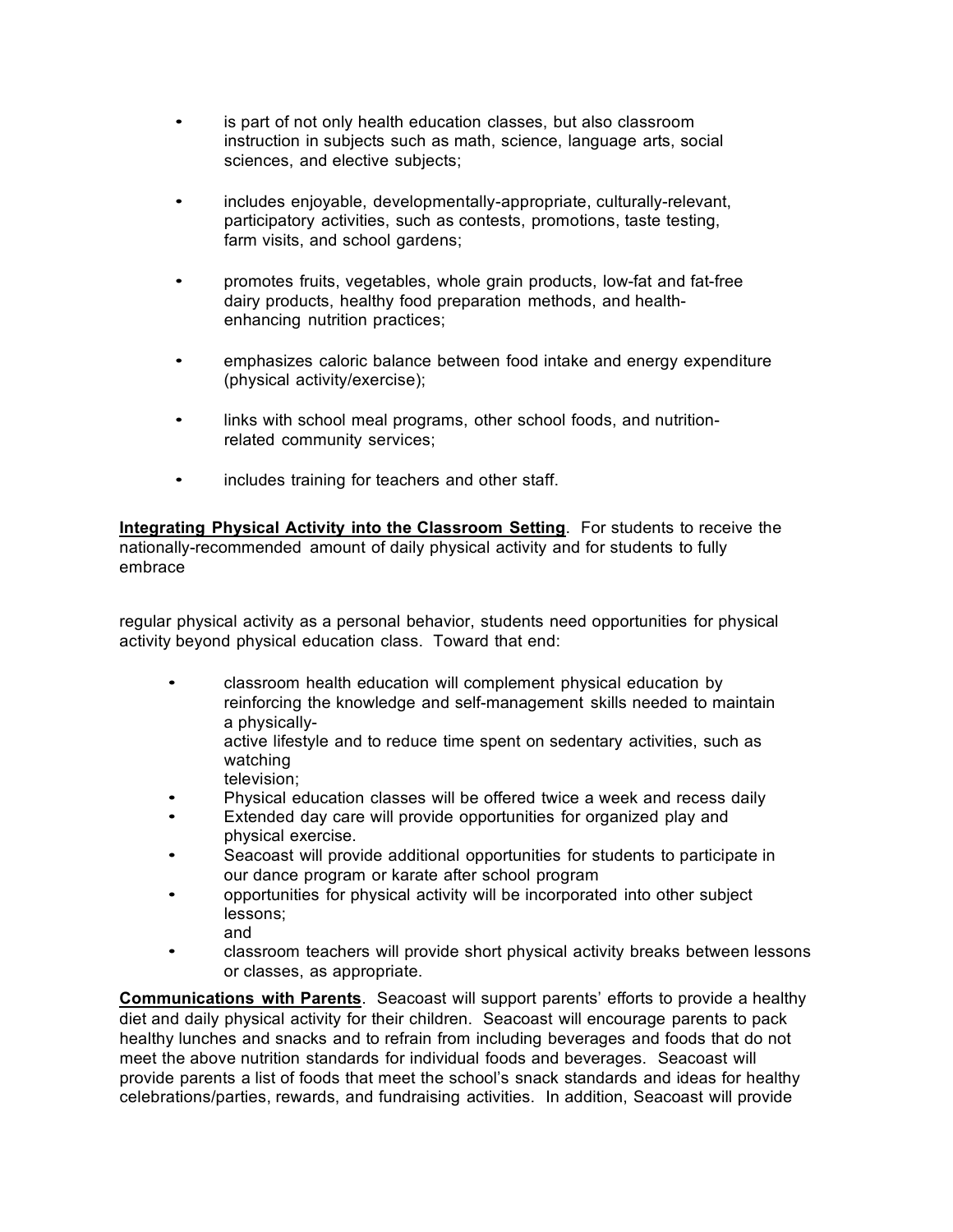opportunities for parents to share their healthy food practices with others in the school community.

Seacoast will provide information about physical education and other school-based physical activity opportunities before, during, and after the school day; and support parents' efforts to provide their children with opportunities to be physically active outside of school. Such supports will include sharing information about physical activity and physical education through a website, newsletter, or other take-home materials, special events, or physical education homework.

## **IV. Physical Activity Opportunities and Physical Education**

**Daily Physical Education (P.E.) K-5**. All students in grades K-5, including students with disabilities, special health-care needs, and in alternative educational settings, will receive daily physical education. All physical education will be taught by a certified physical education teacher. Student involvement in other activities involving physical activity

(*e.g.,* interscholastic or intramural sports) will not be substituted for meeting the physical education requirement. Students will spend at least 50 percent of physical education class time participating in moderate to vigorous physical activity.

**Daily Recess**. All elementary school students will have at least 20 minutes a day of supervised recess, preferably outdoors, during which schools will encourage moderate to vigorous physical activity verbally and through the provision of space and equipment.

Schools will discourage extended periods (*i.e.,* periods of two or more hours) of inactivity.

When activities, such as mandatory school-wide testing, make it necessary for students to remain indoors for long periods of time, schools will give students periodic breaks during which they are encouraged to stand and be moderately active.

**Physical Activity Opportunities Before and After School**. Seacoast will offer a range of activities that meet the needs, interests, and abilities of all students, including boys, girls, students with disabilities, and students with special health-care needs.

After-school child care and enrichment programs will provide and encourage – verbally and through the provision of space, equipment, and activities – daily periods of moderate to vigorous physical activity for all participants.

**Physical Activity and Punishment**. Teachers and other school and community personnel will not use physical activity (*e.g.,* running laps, pushups) or withhold opportunities for physical activity (*e.g.,* recess, physical education) as punishment.